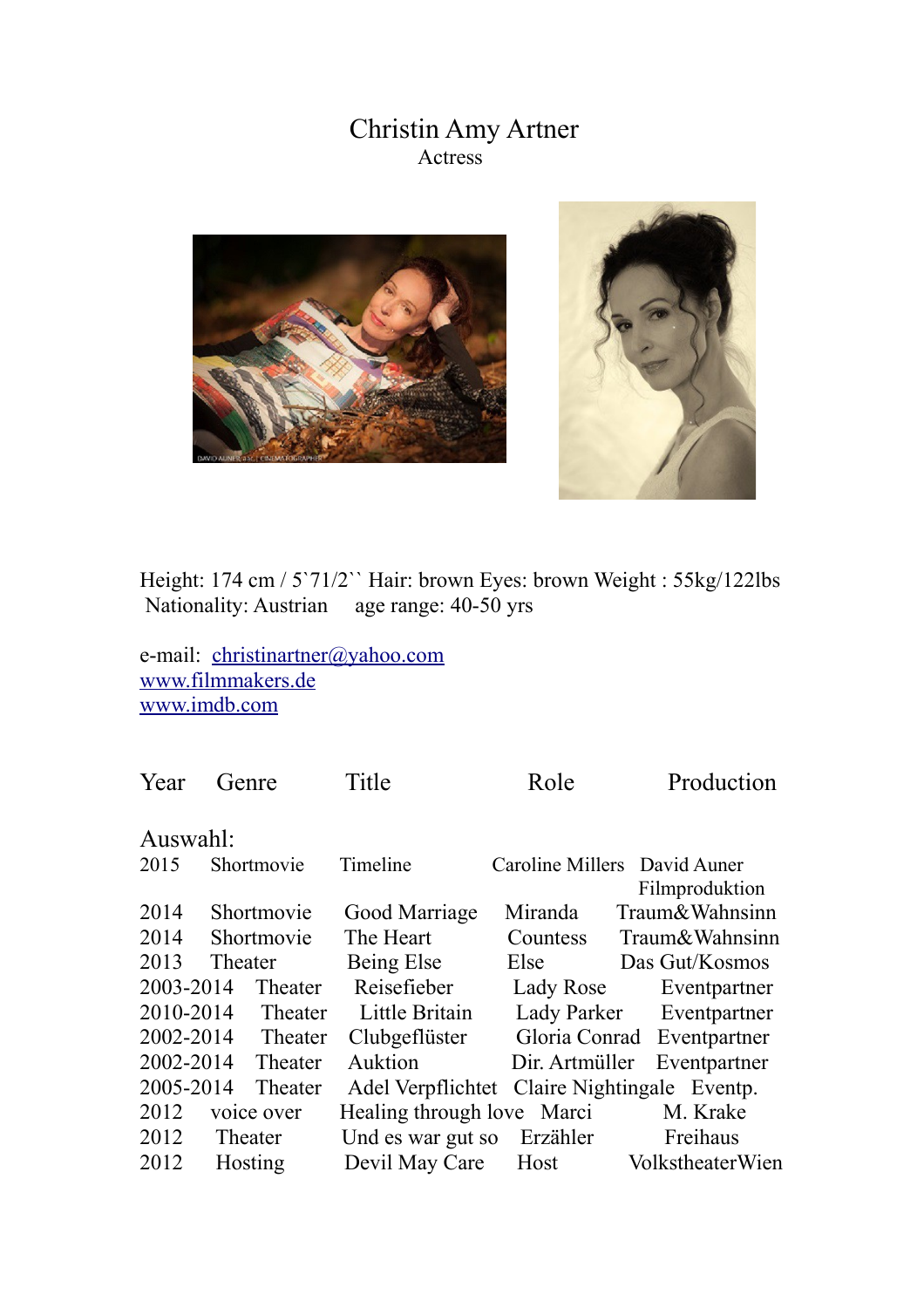| 2012 | Film                            | Paradies                        | <b>Broadcastlady</b> | Windberger       |
|------|---------------------------------|---------------------------------|----------------------|------------------|
| 2012 | TV series                       | Piratenfunk                     | Königin              | Kids TV/Orf      |
|      | Folge $1-13$                    |                                 |                      |                  |
| 2012 | Shortmovie                      | Fieber                          | Tabea Bloomberg      | R.Rahnama        |
| 2012 | Shortmovie                      | Alles OK                        | Kommissarin          | Vaplon Prod.     |
| 2012 | Shortmovie                      | Morgen um 11                    | Ärztin               | Vaplon Prod.     |
| 2012 | Shortmovie                      | Yogalett                        | Sophie               | Vaplon Prod      |
| 2012 | Theater                         | Kleinbritannien<br>Lady parker  |                      | event partner    |
| 2011 | TV (Series)<br>Ritter Franz und |                                 | Königin              | KidsTV,ORF       |
|      | Folge $1-11$                    | Ferdinand                       |                      |                  |
| 2011 | Film                            | La Residencia                   | Mrs. Summer          | Urban            |
|      |                                 |                                 |                      | Healing          |
| 2011 | Theater                         | Die Auktion                     | Fr. Artmüller        | eventpartner     |
| 2011 | Theater                         | Adel Verpflichtet               | Claire               | event partner    |
| 2011 | Theater                         | Clubgeflüster                   | Gloria Konrad        | event part.      |
| 2011 | Theater                         | Kurschatten                     | Annabell             | eventpartner     |
| 2010 | Theater                         | Lovers and other                | <b>Brenda</b>        | NoHoArt          |
|      |                                 | <b>Strangers</b>                |                      | Theater, LA      |
| 2010 | Film                            | The Proposals                   | Isabelle             | Macho Film       |
| 2010 | Theater                         | Reisefieber                     | Lady Rose            | event partne     |
| 2010 | Theater                         | Die Auktion                     | Fr. Artmüller        | event part.      |
| 2010 | Film                            | Tomato                          | Mother               | VIS/Reid         |
| 2009 | Film                            | Wasser                          | Sylvia               | Kuschnig         |
|      |                                 |                                 |                      | Film Prod.       |
| 2009 | Moderation                      | <b>LA Artists</b>               | Moderatoe            | Red Bull         |
| 2009 | Shortmovie                      | Die Fee                         | Frau                 | Machofilm        |
| 2009 | Theater                         | Clubgeflüster                   | Gloria Konrad        | Eventpartner     |
| 2008 | Theater                         | Kurschatten                     | Annabell             | Eventpartner     |
| 2008 | TV (Series)                     | Tom Turbo                       | Hexe                 | ORF              |
| 2008 | Theater                         | Auktion                         | Fr. Artmüller        | Eventpartner     |
| 2008 | Theater                         | Reisefieber                     | Lady Rose            | Eventpartner     |
| 2007 | Film                            | Nur eins noch                   | Mutter               | Raider prod.     |
| 2005 | TV                              | Der Winzerkönig Frau            |                      | <b>ORF</b>       |
| 2004 | Theater                         | Auktion                         | Fr. Artmüller        | Eventpartner     |
| 2002 | TV (Series)                     | ConfettiTV                      | Fr. Müller           | <b>ORF</b>       |
| 1997 | TV                              | Clarissa                        | <b>Nurse</b>         | SK-Film          |
| 1997 | TV                              | Der Wald                        | Sekretärin           | Thalia Film      |
| 1996 | Film                            | Love in Paris                   | Kadyisha             | Sega-film        |
| 1996 | TV                              | Kommissar Rex                   | Fr. Lorenz           | <b>ORF</b>       |
| 1995 | Theater                         | Penthesliea                     | Penthesilea          | <b>Bregenzer</b> |
|      |                                 |                                 |                      | Festspiele       |
| 1994 | Film                            | Papilio                         | Sie                  | Moritz/Film      |
| 1993 | Theater                         | Leni Riefenstahl L. Riefenstahl |                      | Helga David      |